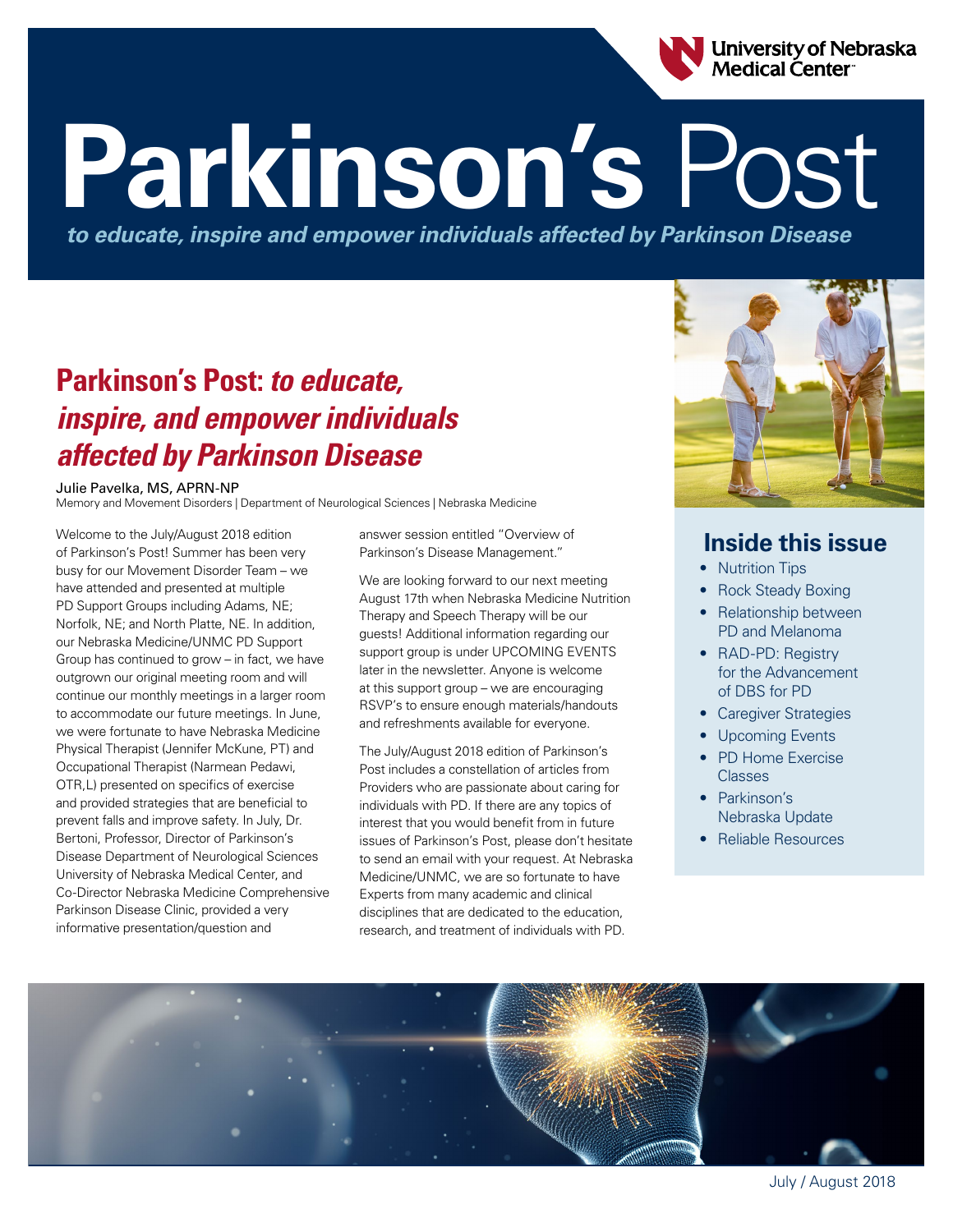# **Loss of Appetite – What Can Help?**

#### Jenna Paseka, MS, RD, LMNT

Nutrition Therapist | Neurological Sciences Department | Nebraska Medicine

People with Parkinson's disease may experience a loss of appetite at various times throughout the stages of PD. A loss of appetite may lead to inadequate intake and nutrient deficiencies. Unintentional weight loss can also occur. Lacking proper nutrition may then impact other areas of life including having poor energy levels, muscle wasting, difficulties with walking and balance and a weakened immune system.

Appetite can be affected if experiencing changes in your sense of taste and smell, nausea from medications, constipation, swallowing issues or depression, all of which are common in PD.

#### **Try these tips if you notice your appetite declining:**

- 1. Eat smaller, more frequent meals. Shift your routine to having breakfast, a mid-morning snack, lunch, a midafternoon snack, dinner and an evening snack before bedtime instead of eating three large meals. Set an alarm to remind yourself to eat.
- 2. Choose energy-dense foods. Things like nuts, peanut butter, dried fruit, cheese, butter, oils, mayonnaise, salad dressings, heavy cream, and avocados can add more calories to your meals without adding a lot of volume.
- 3. Use spices, seasonings and condiments to make food taste more appealing.



- 4. Drink the majority of your fluids between meals. Avoid filling up on liquids during meals and snacks.
- 5. Be active. Exercise can actually stimulate appetite. Just be sure to eat an extra snack on the days you are exercising.
- 6. Talk to your doctor about any underlying digestive or health issues. Seek treatment for nausea, constipation, difficulty swallowing or depression.

## **Rock Steady Boxing – Fighting Back Against Parkinson Disease!**

#### Cheri Prince, DPT, DOR

Physical Therapist | Director of Rehabilitation Services | Life Care Center of Elkhorn

"Think Big, Move Strong, Never Quit"!! One of my favorite "Bring It In" Chants that we use at Rock Steady Boxing (RSB) Omaha at Life Care Center of Elkhorn. We "bring it in" to a huddle as a group of boxers, volunteers, coaches and corner men at the end of every class and chant something loud and uplifting. It promotes camaraderie, loud voices and power and that's what RSB is all about.

Rock Steady Boxing for Parkinson's enables persons with Parkinson Disease to fight back against their disease through noncontact boxing inspired fitness classes that provide encouragement through a "tough love" approach inspiring maximum effort, speed, strength, balance and flexibility. Most recent studies about exercise and Parkinson Disease indicate that "forced use" exercise or exercise that is intense and makes you work harder than you might on your own is the most beneficial for PwPD and exercise right now is the only treatment that actually may be "neuro- protective," working to slow the progression of your disease.

RSB began in 2006 in Indianapolis and now they have over 500 affiliates around the world. We became an affiliate in December of 2015



and started holding classes in February 2016.

We have two RSB coaches and utilize volunteers to provide assistance and encouragement. While each workout is different, all parallel a boxers training program. We condition for optimal agility, speed, muscular endurance, accuracy, hand-eye coordination, footwork and overall strength. Each workout includes a warm-up, a "get to know you" time to work on voicing and socialization, a circuit based or station approach to strengthening, agility, balance and core strengthening utilizing boxing techniques and boxing equipment. This is followed by a cool down and of course a Bring It in Huddle.

The workouts can be adapted to meet your needs and stage of PD and a brief assessment will be completed at the time of the first class. Classes are offered on Mondays and Wednesdays from 4 – 5 p.m. at Life Care Center of Elkhorn and we will be adding additional classes in September. No reservation is required and the first class is always free.

### For more information contact Cheri Prince at 402-779-3521.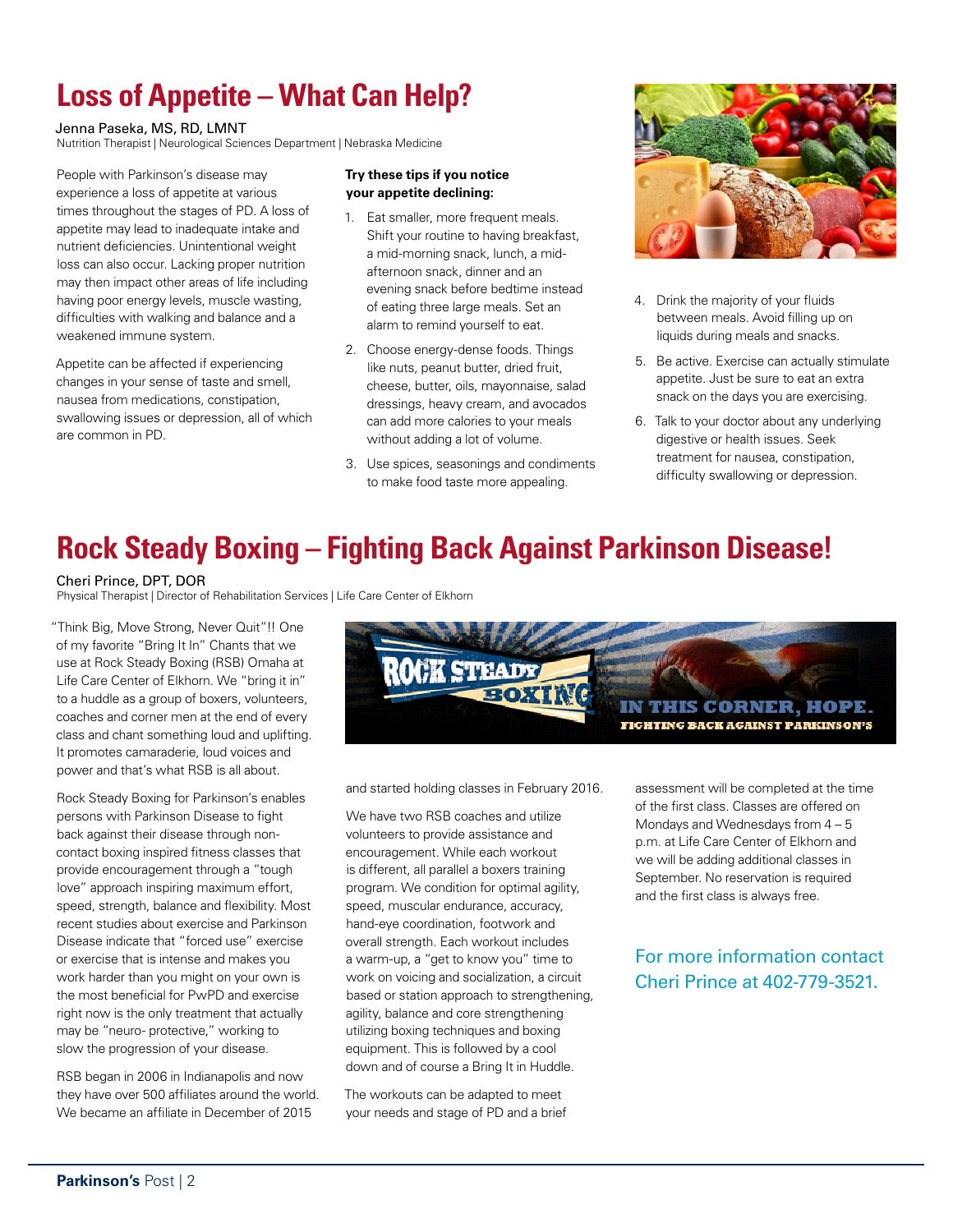# **Relationship between Parkinson Disease and Melanoma**

#### Julie Pavelka, MS, APRN-NP

Memory and Movement Disorders | Department of Neurological Sciences | Nebraska Medicine

Research demonstrates that people with Parkinson Disease (PD) have an increased risk of developing melanoma (type of skin cancer that develops from melanocytes), and melanoma patients have a higher risk of developing PD. The relationship between Melanoma and PD occurs both ways – specifically PD patients are 4 times more likely to develop melanoma, and melanoma patients have a 4 times risk of developing PD. However, despite these statistics, it's essential to know that many PD patients will NOT develop melanoma and many melanoma patients will NOT develop PD.

The exact relationship between PD and melanoma is still a mystery; researchers have suggested many reasons for this association, including social-environmental factors, immune system irregularities, and genetics. PD and melanoma are each independently associated with family history – a person's risk of melanoma increases if someone in their family has also experienced melanoma, and a person's risk of PD increases (slightly) if they have a family history of PD. In addition, a family history of one of these conditions (PD or melanoma) may also impact your likelihood of being diagnosed with the other; research demonstrates that people with a family history of melanoma (in a first degree relative) have twice the risk for developing PD.

 Both PD and melanoma are associated with melanin (the pigment that colors your hair, skin, and eyes). PD occurs because of the death of dopamine-producing cells (which are high in melanin), while melanoma results from the overproduction of melanincreating cells. Although these changes are different (PD results from the loss of cells, while melanoma results from the overproduction of cells), both conditions result from melanin-related abnormalities which leads some researches to believe that PD and melanoma patients share the same immune system irregularities. Both PD and Melanoma are associated with some of the same genetic factors such as race, sex, and skin type (if you are male, White, and/ or if you have fair skin), therefore, based on these genetic similarities, researchers



Melanoma is a common form of skin cancer and appears to be linked with Parkinson's disease

believe that the same genetic abnormality affects both PD and melanoma patients.

PD patients should have routine screenings (every 12 months) by their Primary Care Provider or Dermatologist. Individuals affected with PD should also take appropriate steps to minimize their risk of melanoma

Primary prevention focuses on reducing and limiting exposure to UV radiation. This includes UV from sunlight and artificial sources, such as tanning beds. Following and combining the guidelines below will greatly reduce your risk of developing melanoma.

#### **Follow these tips:**

- Use a sunscreen that provides broad spectrum protection from both UVA and UVB rays and has a sun protection factor (SPF) of at least 30
- Generously apply sunscreen to all exposed skin year round and including cloudy days
- Use approximately one ounce of sunscreen and apply it approximately 15 minutes before sun exposure - then reapply every two hours and after swimming or sweating
- Sunscreen is just one component of sun safety – remember, just because you're wearing sunscreen, doesn't mean you can spend unlimited time in the sun.
- Wear protective clothing (wear a long sleeved shirt, pants, a wide-brimmed hat and sunglasses when possible.
- Remember that the sun's rays are the strongest between 10am and 4pm (seek shade when possible)
- Use extra caution near reflective environments – water, snow and sand reflect and magnify the damaging rays of the sun, increasing your chance of sunburn
- Do not burn severe sunburns, especially during childhood, increase your risk of developing melanoma and other skin cancer. Just one blistering sunburn can double your chances of developing melanoma later in life.
- Avoid intentional tanning and indoor tanning beds – current research indicates there is no way to get a tan through ultraviolet exposure without increasing the risk for skin cancer
- Get plenty of Vitamin D replace vitamin D safely through a healthy diet that includes vitamin supplements if recommended by your doctor – don't seek the sun.
- Be aware of your medications certain prescription medications and overthe-counter drugs can increase your skin's sensitivity to sunlight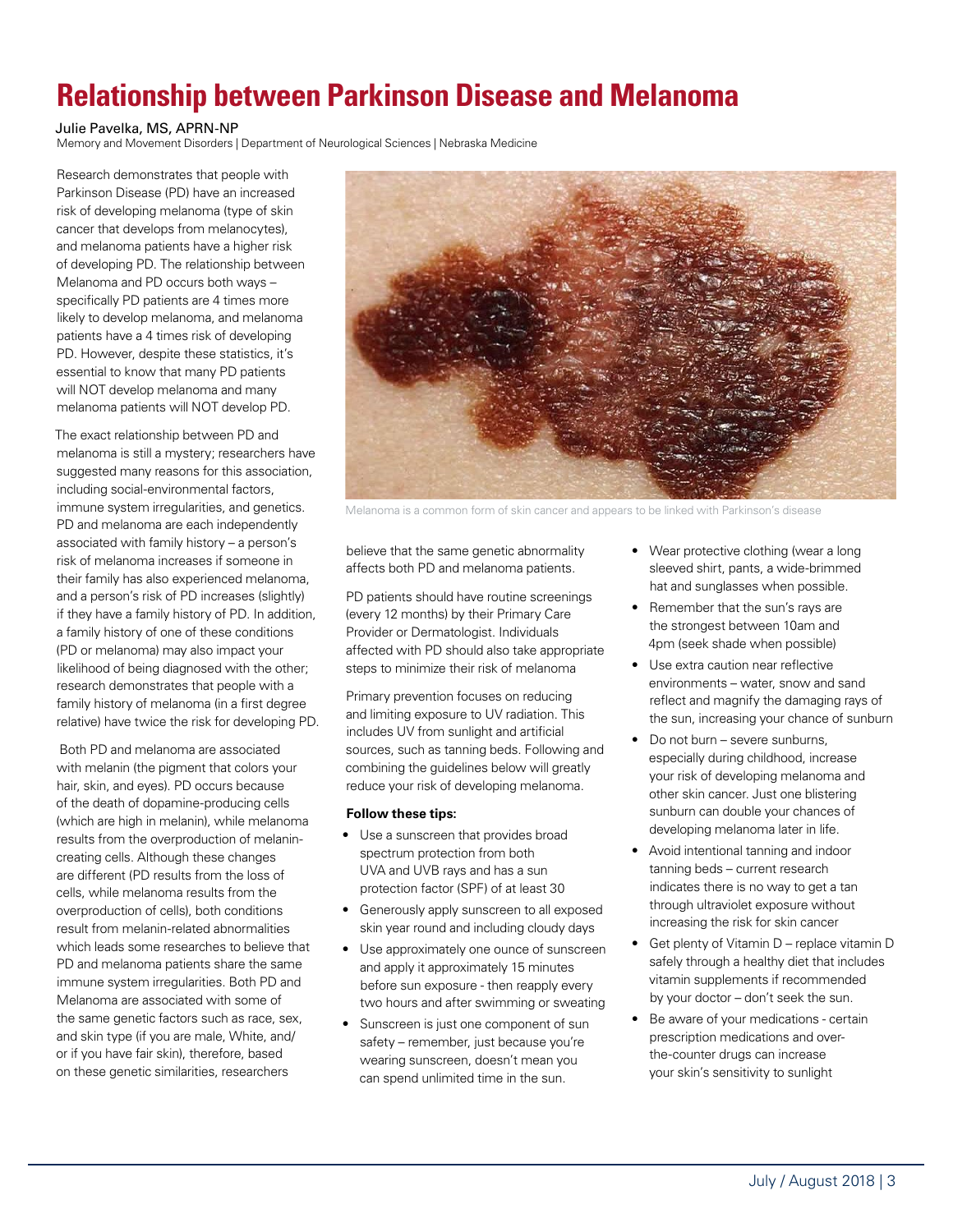# **RAD-PD: Registry for the Advancement of DBS for Parkinson's disease**

#### Danish Bhatti, MD

Assistant Professor | Co-Director Comprehensive Parkinson Disease Clinic Director, International Neurology Program | Associate Director, Movement Disorders Fellowship program Department of Neurological Sciences | University of Nebraska Medical Center

RAD-PD is a collaborative Quality Improvement Research Project, a form of health services effectiveness research that intends to generate a huge amount of information from patients receiving deep brain stimulation surgery for Parkinson's disease in a systematic goal driven process across multiple institutes. Collection of such a large data set will provide insights into treatment patterns and related outcomes.

*What we know about the use of Deep Brain simulation surgery comes from a handful of trials. Designing a trial is important to prove the effectiveness of a treatment. But the same time it is very limited in its scope. Only a few dozen or a few hundred patients are enrolled in a trial at best. If you take all the patients in various randomized deep brain stimulation surgery trials so far together you will hardly reach a number of 1000 patients probably much less than that.*

However nearly **150,000** patients have received deep brain stimulation surgery since the approval of this therapy which means that a huge amount of information available in a real clinical care setting has been lost. It's lost for various reason. it's lost because not all places collect the information in a searchable manner and not collect the same type of information. And there is no standardized or central way of collecting and sorting such the information.

These days we are realize the importance of *practice base research*, where information collected during routine clinical care is considered valuable research information. We're always learning from our patients no matter what we are doing and sometimes the lessons learned in real clinical care are far more useful and appropriate than what we learn from a research setting. Which brings me to this quality improvement project. I think it's a huge deal. We intend to collect a far larger amount of data from a really big number of patients much bigger than any of the largest DBS trials.

This project is being done in collaboration with **Michael J. Fox Foundation** which

is the primary source of funding and has been organized by a group of researchers called **Parkinson's Study Group**. The top notch researchers in the field of Parkinson's disease are members of this elite research group. The trial intends to involve 10 universities in the first year and then add another 10 universities in its second year. University of Nebraska Medical Center was one of the 40 applicants to be selected as the first tier for this prestigious and highly important trial and we were successful in winning a position in the top 10. The project launch is expected later in summer 2018.

We intend to achieve the following three goals with RAD-PD. 1) Identifying the best practices surrounding DBS therapy. Who are the right patients? What are the factors we need to consider before, during and after surgery? What is the best management? 2) We intend to identify the adverse events and factors that determine those adverse events with the DBS therapy including surgical and post-operative complications, long term device therapy, hospitalizations and even death. 3) Health economics and disparities. We want to understand the economics of healthcare delivery in DBS therapy and what disparities exist among various groups of population. We also want to look at differences and similarities in motor and non-motor outcomes. Treatment costs and quality of life improvement with this therapy.

*I have talked to my patients whenever selecting the DBS surgery about the side effects and I tell them about the risk of bleeding in the brain that could lead to death. But we have no way of finding out who among the surgical candidates will be at risk for any particular side effect. Hopefully with this data being collected we will be able to answer that important question.*

The data will be collected in coordination with a central data collection site or repository that will coordinate with all the sites to store data in a central location. The data will be accessible by all investigators immediately but in the near future we intend to make the data available to all researchers in Parkinson's disease. We don't want data to be locked away as a treasure.

We expect to have a large number of the patient population in this study. Our estimates are that by the end of first year we'll have more than 150 patients in this registry. By the end of second year, the number will go up to 450 or higher and by the end of the third year we expect to enroll nearly 790 patients into this registry. These are estimates of course and the numbers could be higher or lower than this. But in this five year long project we expect to have more than a thousand number of patients enrolled with providing very useful information in a coordinated manner.

What kind of data will we gather? We will gather all kinds of data, Demographics and social outcomes both patient and physician reported, Parkinson's disease history, medical and surgical interventions, operative procedures and post op complications, effects on motor function and non-motor symptoms, effect on quality of care, cost of surgeries, and healthcare economics.

The data is being collected as part of the routine ongoing clinical care of the patients. Patients are not being offered DBS for the study specifically but as part of their routine clinical care. A lot of what we are gathering has already been collected at multiple sites in different forms and shapes. The main change that we would be collecting a more uniform data and importantly collecting this data in a uniform fashion in a central secure location where the data can be accessible for all to start seeing trends which are hard to see at smaller scale.

I'm really excited about the study and I'm sure we will learn many useful lessons from this study over the next two to three years. Stay tuned for the results.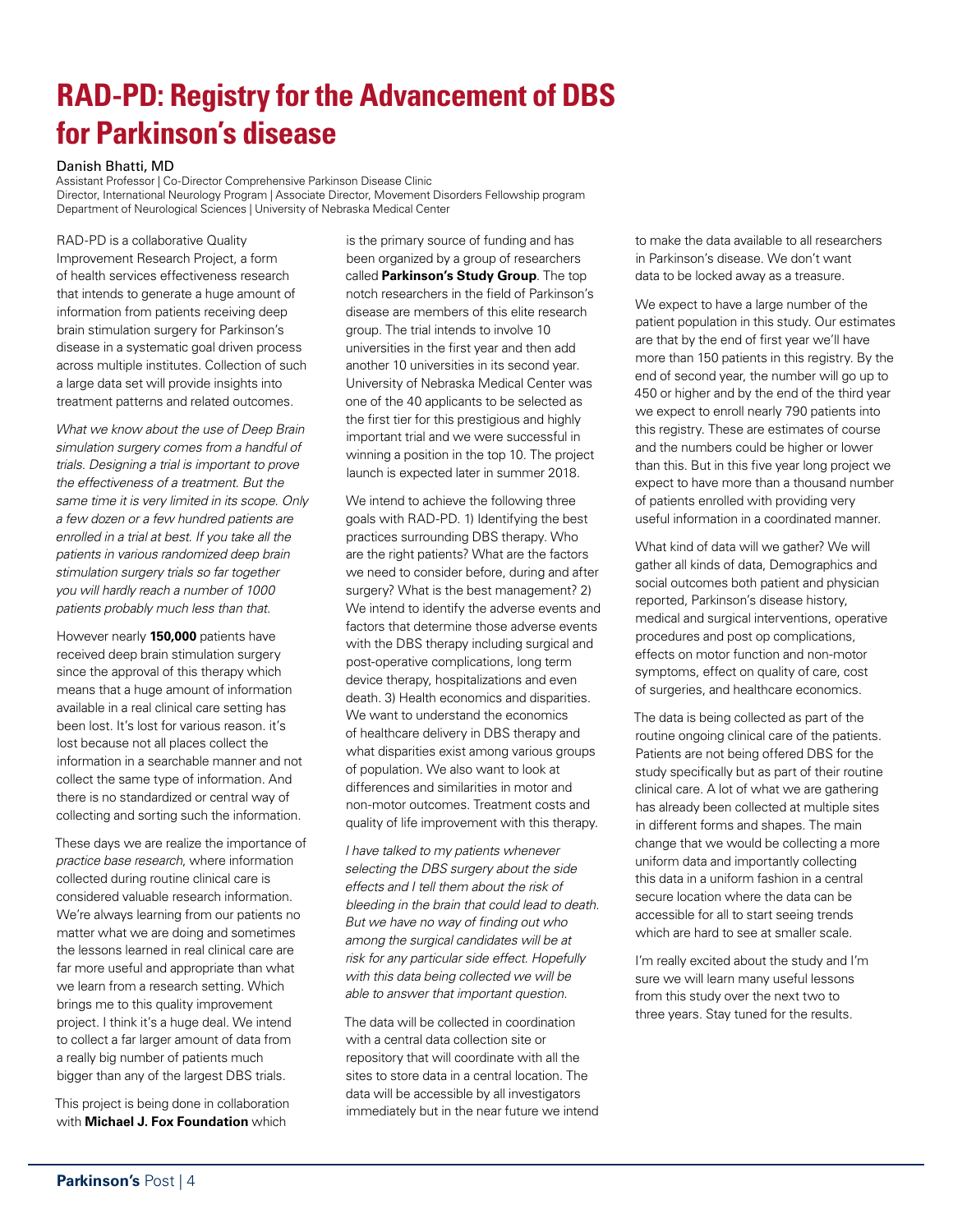# **Caregiving Strategies – Setting Goals and Seeking Solutions**

Julie Pavelka, MS, APRN-NP

Memory and Movement Disorders | Department of Neurological Sciences | Nebraska Medicine

In previous issues of Parkinson's Post, we have discussed strategies and tools for caregivers to utilize when providing care for individuals with PD including effects of caregiving on the health and well-being of the caregiver and reducing personal stressors. This newsletter will focus on setting goals and seeking solutions for caregivers.

Setting goals or deciding what you would like to accomplish in the next three to six months (keep time frame of goal short and attainable) is an important tool for taking care of yourself. Goals are generally too big to work on all at once – our success for reaching a goal is more realistic when we break it down into smaller action steps. Examples of goals may include:

- Engage in activities that will make you feel healthier
- Take a break from caregiving (seek family, friends, or in-home companion to come into your environment and care for your loved one)
- Obtain assistance with caregiving tasks like bathing and preparing meals

After you have set your goals, proceed with identifying your action steps. For example, if your goal is to "feel healthier," your possible action steps could be:

- 1. Make an appointment for a physical check up
- 2. Take a half hour break once during the week
- 3. Walk three times a week for 10 minutes

Seeking solutions to difficult situations is one of the most important tools in caregiving. Once you've identified a problem, taking action to solve it can change the situation and also change your attitude to a more positive one.

Steps for Seeking Solutions:

- 1. Identify the problem look at the situation with an open mind – the real problem may not be the first thing that comes to your mind. For example, you may think the problem is that you are tired all of the time, however, the more basic difficulty is your belief that "nobody can care for my loved one as well as I can." With this example, the problem is actually "thinking that you have to do everything yourself."
- 2. List possible solutions try a different perspective. For example, "even though someone else provides help to my loved one in a different way than I do, it can be just as good."
- 3. From your list of solutions to your problem, select ONE solution and proceed with it.
- 4. After you have completed the solution, it's essential to evaluate the results and determine how well your solution worked.
- 5. Try a second solution or fine tune the first solution if it didn't work.
- 6. UTILIZE RESOURCES discuss with family, friends, your heathy care providers.
- 7. Concentrate on keeping an open mind, not feeling defeated and stuck, while continuing to identify and experiment with other solutions.

"If ever there is tomorrow when we're not together... There is something you must always remember. You are braver than you believe, stronger than you seem, and smarter than you think. But the must important things is, even if we're apart... I'll always be with you." *— Christopher Robin in Winnie the Pooh*

# **Upcoming 2018 Events**

#### **OMAHA**

## **(Caregivers Support Group)**

Third Monday every month 10 a.m.

Hillcrest Health Services The Grand Lodge Hillcrest Country Estates 6021 Grand Lodge Avenue Papillion, NE

For any questions or concerns, please contact Dr. Anna Fisher, Facilitator at 402-682-4272

## **Nebraska Medicine/ UNMC Parkinson Disease Support Group**

Every Third Friday | 2 p.m.

Fred & Pamela Buffett Cancer Center, 505 S. 45th St, Omaha, NE

#### **Speakers:**

August 17 Nebraska Medicine Nutrition and Speech Therapy

Dr. Mara Seier November 16

October 19

September 21 Dr. Deigo Torres

December 21 Holiday Party

Dr. Magnuson

After entering the front of the Fred & Pamela Buffett Cancer Center, walk to the left of the registration desk and you will be directed to the appropriate meeting room which is on the MAIN FLOOR (Conference Room 0.12.103). Available parking will be in GREEN PARKING, across teh street from the Fred & Pamela Buffett Cancer Center – there also is a circle driveway in front of the Cancer Center that can be utilized for dropping off and picking up.

If you are unable to attend the support group, but would like to watch the meeting from your computer, please utilize the following link to watch the meeting live: [http://www.unmc.edu/](http://www.unmc.edu/livevideo/unmc_live2.html) [livevideo/unmc\\_live2.html](http://www.unmc.edu/livevideo/unmc_live2.html)

Please contact Julie Pavelka, Facilitator, with any questions/concerns and RSVP: [parkinson.network@nebraskamed.com](mailto:parkinson.network@nebraskamed.com)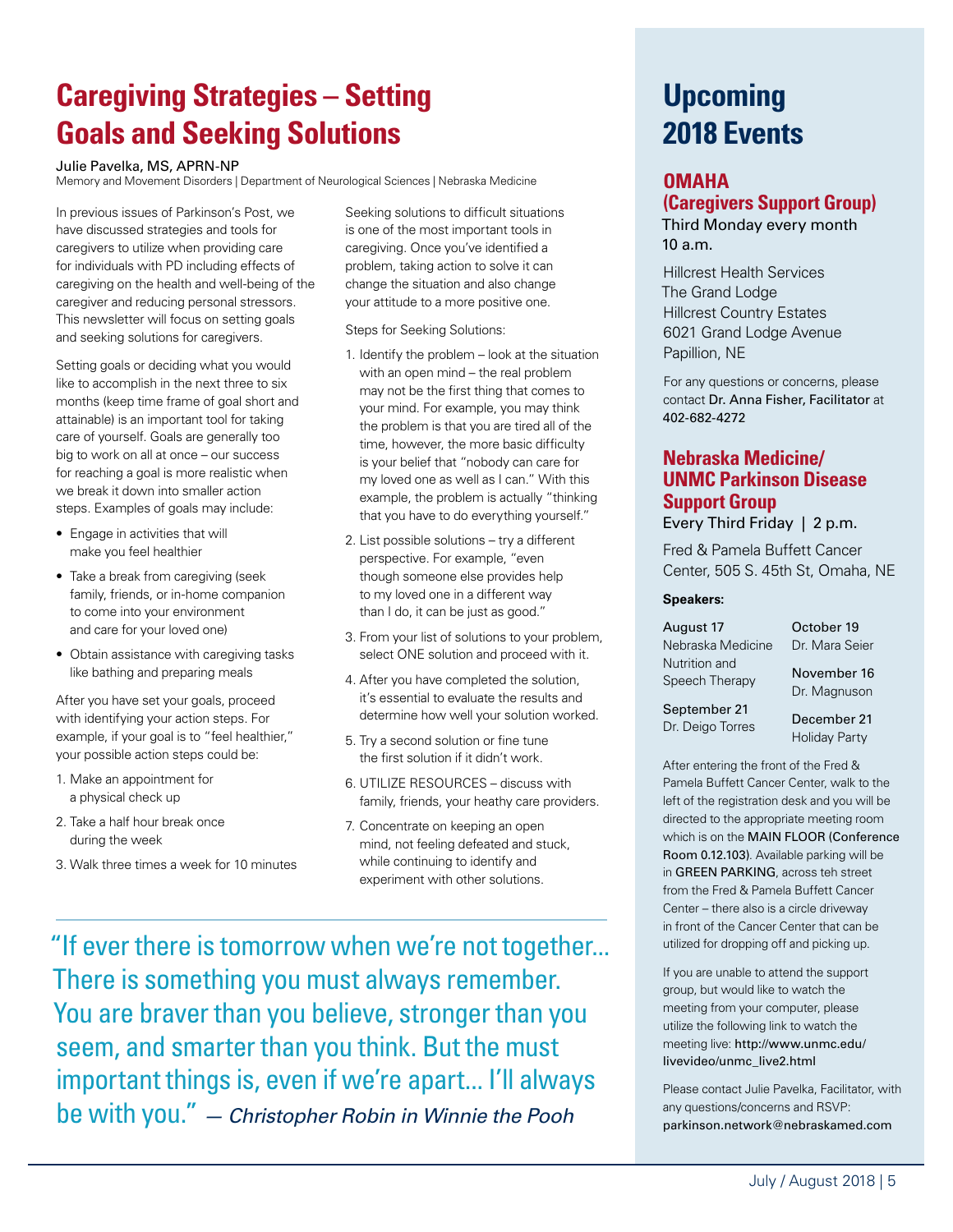# **EXCITING NEWS!!! Parkinson Disease Specific Home Exercise Classes have Arrived!**

Georgie Kuhl. PWR!Moves Certified Instructor, Dance for PD instructor, Dance Teacher, and Group Fitness Instructor.

Those of you who would love to participate in a group exercise class from the ease and comfort of your own home-your time is NOW!! We are very excited to announce the roll out of PD TELE-FITNESS classes.

What is a TELE-FITNESS class? It's a technology driven format (internet access required) that allows participants to INTERACT with each other LIVE in the moment, via a mobile device. You can SEE and TALK to everyone who is participating in the class. Do you have a last minute change in your schedule? No problem! You can access the class at your convenience via the tele-fitness class library located on the web!

Not computer savvy? We will set up a time to personally walk you thru the set-up. We assist you in downloading an app to your mobile device (app is free). We provide you with a code that allows access to the live class. Yes, it really is that SIMPLE!

PD TELE-FITNESS classes are offered with the support of Daryl Kucera, founder and owner of MS (Multiple Sclerosis) Forward Gym located at 13530 Discovery Drive, Omaha. Daryl was diagnosed with MS in 2001. He opened MSforward in 2010. He can personally attest to the need for physical exercise to combat the potentially damaging effects of the disease. Daryl has been using tele-fitness classes to reach people with MS across the United States who want and need group exercise classes but are unable due to common challenges. These include lack of transportation, weather extremes "too cold" "too hot", low energy level "too much effort to get dressed and drive to class



and then work out", or health issues that result in being homebound. Any of these challenges sound familiar? We recognize many of the same needs and challenges exist among MS and PD folks. Daryl has offered an opportunity to collaborate with his team and expand tele-fitness classes to the PD community-"Why not work together to deliver the best options possible?"

"Music and Movement" will be the first telefitness class offered. Moving to the beat of music helps each of us move with more fluidity, larger range of motion, increased effort, and it's more FUN!! This class combines two internationally recognized PD movement programs into one sixty minute work out. The two programs are Dance for PD and PWR!Moves. Following is a very brief overview of each.

Dance for PD uses some of the basic concepts of dance-rhythm, movement, artistry, creativity and connecting movements, to assist the body in handling some of the challenges of PD-i.e. stiffness, tremors, shuffling, small movements, imbalance and depression, to name a few.

PWR! (Parkinson Wellness Recovery) Moves is a research-based, neuroplasticity-principled way to move. There are four foundational movements targeted for everyday mobility - getting up and down, weight shifting, reaching and twisting, and transition steps.

Georgie Kuhl is the "Music and Movement" tele-class instructor. Georgie currently teaches PD specific exercise classes in the Omaha/Bellevue area. She is a PWR!Moves Certified Instructor, Dance for PD instructor, Dance Teacher, and Group Fitness Instructor.

There is a free pilot class July 26. Class begins Thursday August 2, 3 – 4 p.m. This is a weekly class. Pre-registration is required.

For more information, registration, cost details, or questions, contact Georgie Kuhl at 402-502-2407 | mspdstrong@gmail.com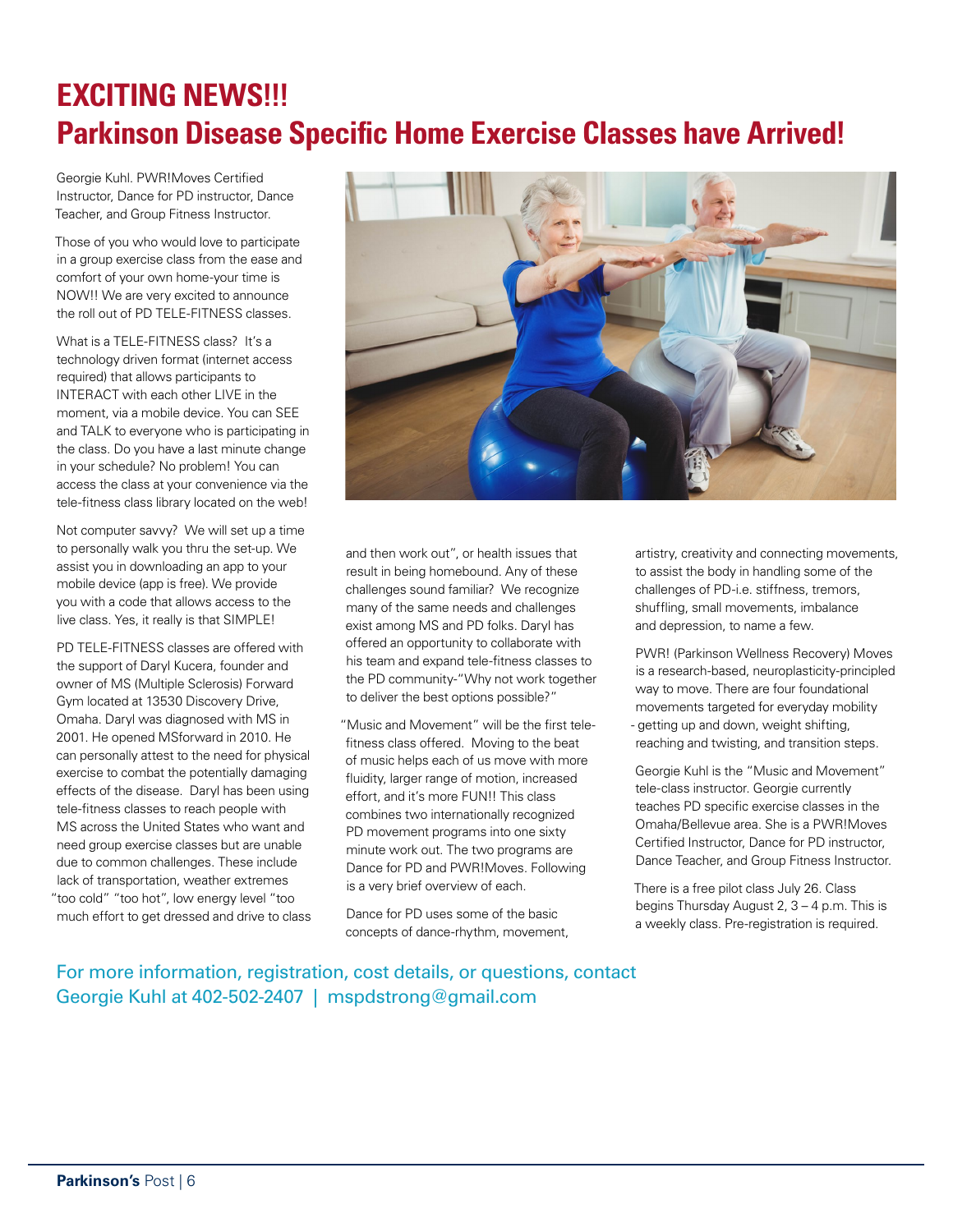# **Parkinson's Nebraska Update**

#### Katrina Wulf

Parkinson's Nebraska's Administrator and Event Director

The group you know (& love!) from UNMC's Annual Skate-a-Thon for Parkinson's is busy at work to bring the local Parkinson's community together for another unforgettable event (this time though—you can leave your snow boots at home!). Parkinson's Nebraska is a small and locally based 501c3 organization that is dedicated to connecting Nebraskans who are along the journey of Parkinson's disease with important resources like information, educational programs, specialized exercise classes and support. Parkinson's Nebraska is pleased to present the Walk & Run the Park for Parkinson's—featuring the 1st Annual "Shake-a-Leg 5K!" This family-friendly event will take over Elmwood Park in Omaha on Sunday, September 30 from 9 – 11:30 a.m..

Walk & Run the Park for Parkinson's will bring the community together by offering something for everyone: a 1mile loop through Elmwood Park is a great work out (or a leisurely stroll) for walkers, activities for the kids with plenty of space to run around, entertaining performances featuring groups from the LOCAL Parkinson's Community, awesome t-shirts, and a delightful picnic brunch sponsored by Anderson Convenience Market. After the success of last year's Walk, Parkinson's Nebraska has decided to add a 5K run to the event to engage Omaha's active running community. Locally owned Peak Performance is lending its expertise to offer runners of all ages and abilities a professionally timed 5K \*(3.1 miles) course through scenic Elmwood Park!

Speaking of bringing people together — Nothing brings the family together around the TV like NBC's American Ninja Warrior. For the Parkinson's community, 2017 and 2018 contestant Jimmy Choi was an instant fan favorite. His pure athleticism and indomitable spirit inspires others living with Parkinson's

to find the courage to push past their own perceived limits. *Parkinson's Nebraska is excited to announce that American Ninja Warrior Jimmy Choi is showing up in spirit for the Walk & Run the Park for Parkinson's by leading the pack of "Virtual Runners." Follow Jimmy Choi on social media to see him in action and to learn more about his journey.* Facebook: https://www.facebook.com/

jcfoxninja/ Instagram: https://www. instagram.com/jcfoxninja/

Katrina Wulf, Parkinson's Nebraska's Administrator and Event Director shares her hopes for the event, "We want to make sure that Walk and Run the Park is a fun day for community to come together to relax and enjoy themselves. We would love for this event to become a tradition that families look forward to each year."

Online registration is open! Go to: https:// runsignup.com/Race/NE/Omaha/ WalkandRuntheParkforParkinsonsNE before September 13th to reserve your t-shirt and to take advantage of the Early Bird Registration pricing.

Can't make it to the event? Be there in spirit! Join American Ninja Warrior Jimmy Choi by registering as a "Virtual Participant." Virtual Participants registered before September 26th will be sent an official Shake-a-Leg 5K Race Bib. Virtual Participants are encouraged to Walk or Run on their own and to share pictures of the journey via social media.

Bringing people together is what Parkinson's Nebraska does best. Parkinson's Nebraska has recently helped to get a group of people with a lot in common together in the same room. "Movin' On" is an Omaha-based support group specifically for people who have been diagnosed with Parkinson's (of



all ages) and for those living with Young Onset Parkinson's. "Movin' On" offers a safe environment for people who are newly diagnosed to be welcomed to the community by others who can relate to the overwhelming feelings that can accompany diagnosis---because they have been in the same shoes. The group also offers a comradery for members who are living with the unique challenges of Young Onset Parkinson's Disease. The group meets monthly and members stay in touch between meetings to support and encourage one another. "Movin' On" founder, Katie Domayer, says that the group is good for the spirit and helps member's combat feelings of loneliness and isolation. "We are all in the same boat and try to make sure everyone is staying positive. We have adopted the saying, 'Make this your best day ever!'." For more information about "Movin' On", please contact the group's designated "Welcome Wagon", Katie Domayer: domayer. kate65@gmail.com, 402 551-0602

Parkinson's Nebraska is HERE to help. Visit www.parkinsonsnebraska.org to get connected with local resources, and to subscribe to the monthly newsletter to stay up to date with community events. For more information on Parkinson's Nebraska's services, please contact Katrina Wulf: info@parkinsonsnebraska.org, 402 715-4707